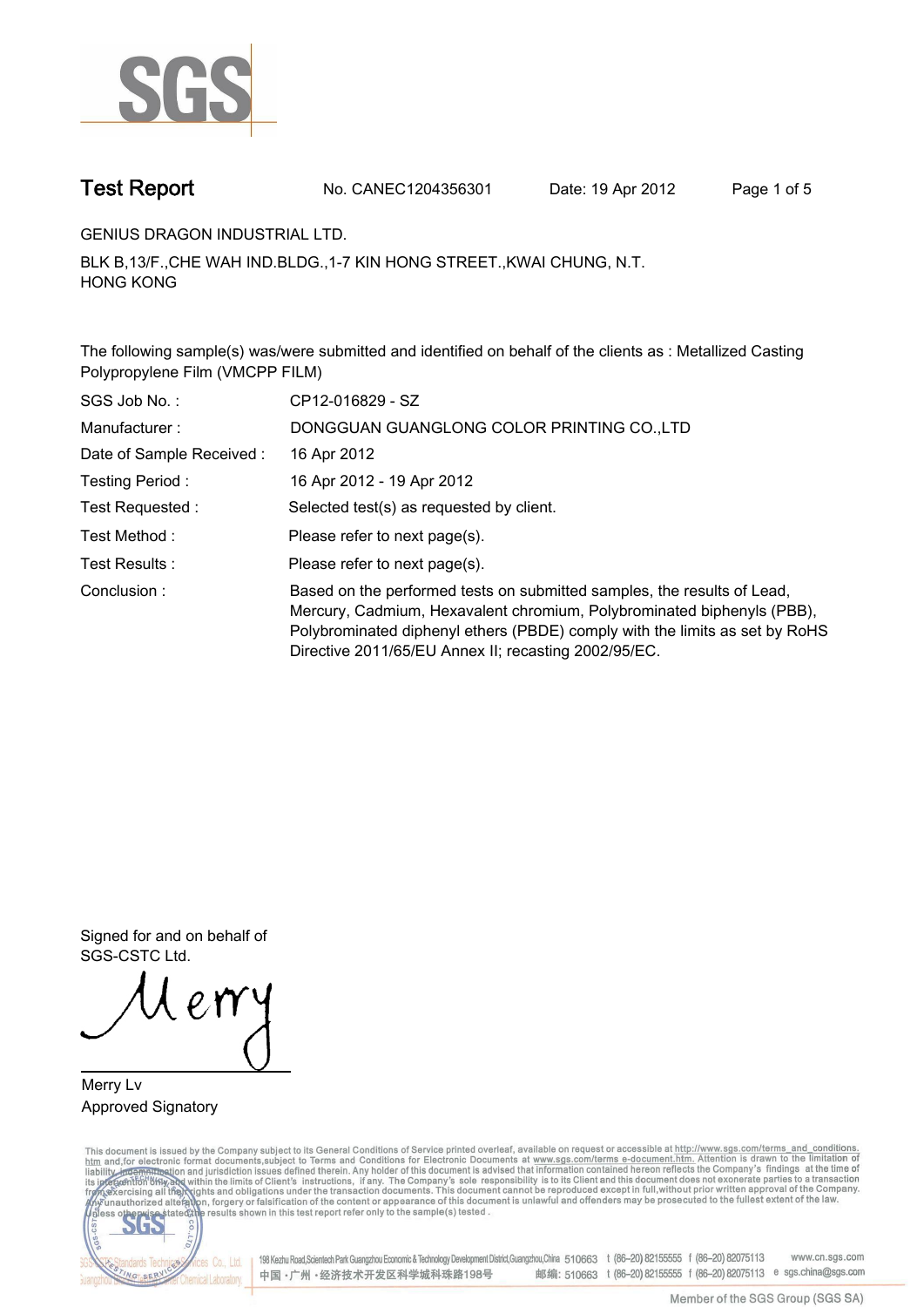

**Test Report. No. CANEC1204356301 Date: 19 Apr 2012. Page 2 of 5.**

**Test Results :.**

**Test Part Description :.**

| Specimen No. | SGS Sample ID    | <b>Description</b> |  |
|--------------|------------------|--------------------|--|
|              | CAN12-043563.001 | Silvery film       |  |

- **Remarks :.(1) 1 mg/kg = 1 ppm = 0.0001%.**
	- **(2) MDL = Method Detection Limit.**
	- **(3) ND = Not Detected ( < MDL ).**
	- **(4) "-" = Not Regulated.**

## **RoHS Directive 2011/65/EU.**

- **Test Method :. With reference to IEC 62321:2008**
	- **(1) Determination of Cadmium by ICP-OES.**
	- **(2) Determination of Lead by ICP-OES.**
	- **(3) Determination of Mercury by ICP-OES.**
	- **(4) Determination of Hexavalent Chromium by Colorimetric Method using UV-Vis.**
	- **(5) Determination of PBBs / PBDEs content by GC-MS..**

| Test Item(s)               | Limit                    | Unit  | <b>MDL</b>     | 001       |
|----------------------------|--------------------------|-------|----------------|-----------|
| Cadmium (Cd)               | 100                      | mg/kg | 2              | ND        |
| Lead (Pb)                  | 1000                     | mg/kg | 2              | ND.       |
| Mercury (Hg)               | 1000                     | mg/kg | $\overline{c}$ | ND.       |
| Hexavalent Chromium (CrVI) | 1000                     | mg/kg | $\overline{c}$ | ND        |
| Sum of PBBs                | 1000                     | mg/kg |                | ND        |
| Monobromobiphenyl          | -                        | mg/kg | 5              | ND        |
| Dibromobiphenyl            | -                        | mg/kg | 5              | ND        |
| Tribromobiphenyl           | $\overline{\phantom{0}}$ | mg/kg | 5              | ND        |
| Tetrabromobiphenyl         | -                        | mg/kg | 5              | ND        |
| Pentabromobiphenyl         | -                        | mg/kg | 5              | ND        |
| Hexabromobiphenyl          | -                        | mg/kg | 5              | ND        |
| Heptabromobiphenyl         | -                        | mg/kg | 5              | ND        |
| Octabromobiphenyl          | -                        | mg/kg | 5              | ND        |
| Nonabromobiphenyl          | ۰                        | mg/kg | 5              | <b>ND</b> |
| Decabromobiphenyl          |                          | mg/kg | 5              | ND.       |
| Sum of PBDEs               | 1000                     | mg/kg | -              | ND.       |
| Monobromodiphenyl ether    |                          | mg/kg | 5              | <b>ND</b> |

This document is issued by the Company subject to its General Conditions of Service printed overleaf, available on request or accessible at http://www.sgs.com/terms\_and\_conditions.<br>htm\_and,for electronic format documents,s



198 Kezhu Road,Scientech Park Guangzhou Economic & Technology Development District,Guangzhou,China 510663 t (86-20) 82155555 f (86-20) 82075113 www.cn.sgs.com 邮编: 510663 t (86-20) 82155555 f (86-20) 82075113 e sgs.china@sgs.com 中国·广州·经济技术开发区科学城科珠路198号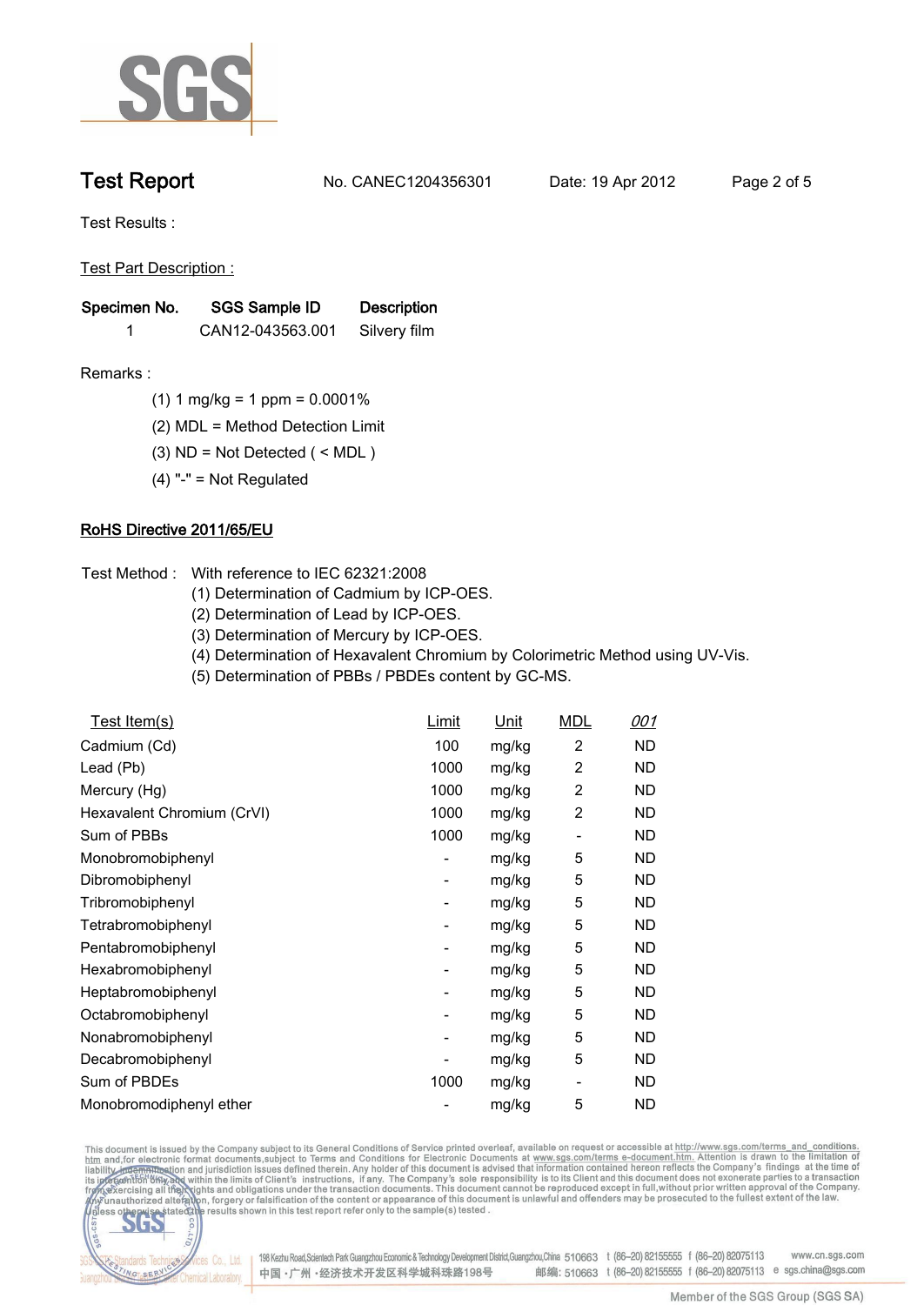

|                          |       |                     |            | Page 3 of 5       |
|--------------------------|-------|---------------------|------------|-------------------|
| Limit                    | Unit  | <b>MDL</b>          | <u>001</u> |                   |
| $\overline{\phantom{a}}$ | mg/kg | 5                   | ND.        |                   |
| ۰                        | mg/kg | 5                   | ND.        |                   |
| -                        | mg/kg | 5                   | ND.        |                   |
| -                        | mg/kg | 5                   | ND.        |                   |
| $\overline{\phantom{a}}$ | mg/kg | 5                   | ND.        |                   |
| $\overline{\phantom{a}}$ | mg/kg | 5                   | ND.        |                   |
| $\overline{\phantom{a}}$ | mg/kg | 5                   | ND.        |                   |
| ۰                        | mg/kg | 5                   | ND.        |                   |
| -                        | mg/kg | 5                   | ND.        |                   |
|                          |       | No. CANEC1204356301 |            | Date: 19 Apr 2012 |

**Notes :.**

**(1) The maximum permissible limit is quoted from the directive 2011/65/EU, Annex II.**





onces Co., Ltd. | 198 Kezhu Road,Scientech Park Guangzhou Economic & Technology Development District,Guangzhou,China 510663 t (86–20) 82155555 f (86–20) 82075113 www.cn.sgs.com 邮编: 510663 t (86-20) 82155555 f (86-20) 82075113 e sgs.china@sgs.com 中国·广州·经济技术开发区科学城科珠路198号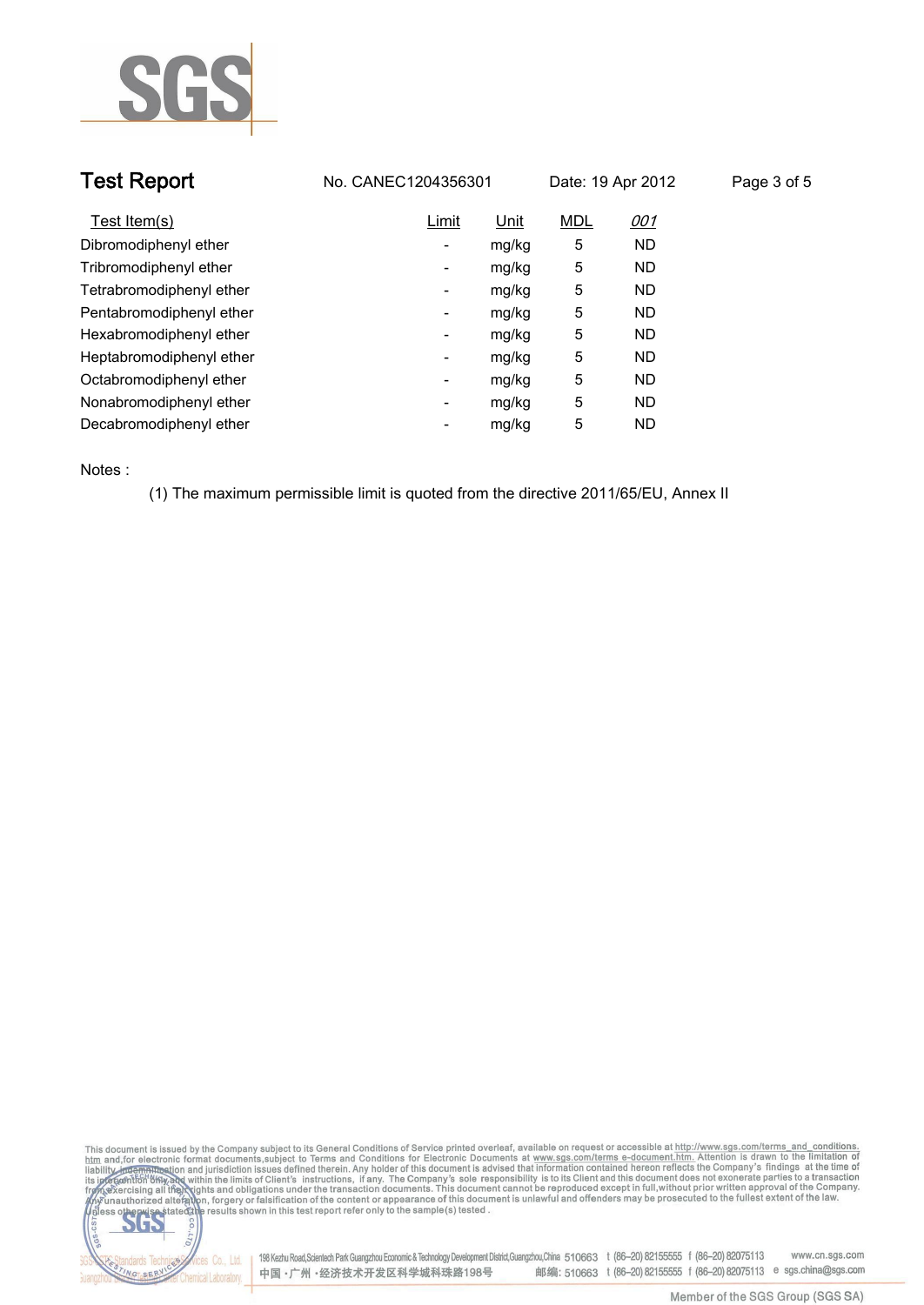

**Test Report. No. CANEC1204356301 Date: 19 Apr 2012. Page 4 of 5.**

# **ATTACHMENTS**

fices Co., Ltd.

Chemical Laboratory

NG SER

### **RoHS Testing Flow Chart**

- **1)** Name of the person who made testing: Bella Wang / **Cutey Yu**
- 2) Name of the person in charge of testing: Adams Yu / **Ryan Yang**
- 3) These samples were dissolved totally by pre-conditioning method according to below flow chart (Cr<sup>6+</sup> and PBBs/PBDEs test method excluded).



This document is issued by the Company subject to its General Conditions of Service printed overleaf, available on request or accessible at http://www.sgs.com/terms\_and\_conditions.<br>htm\_and,for electronic format documents,s

198 Kezhu Road,Scientech Park Guangzhou Economic & Technology Development District,Guangzhou,China 510663 t (86-20) 82155555 f (86-20) 82075113 www.cn.sas.com 邮编: 510663 t (86-20) 82155555 f (86-20) 82075113 e sgs.china@sgs.com 中国·广州·经济技术开发区科学城科珠路198号